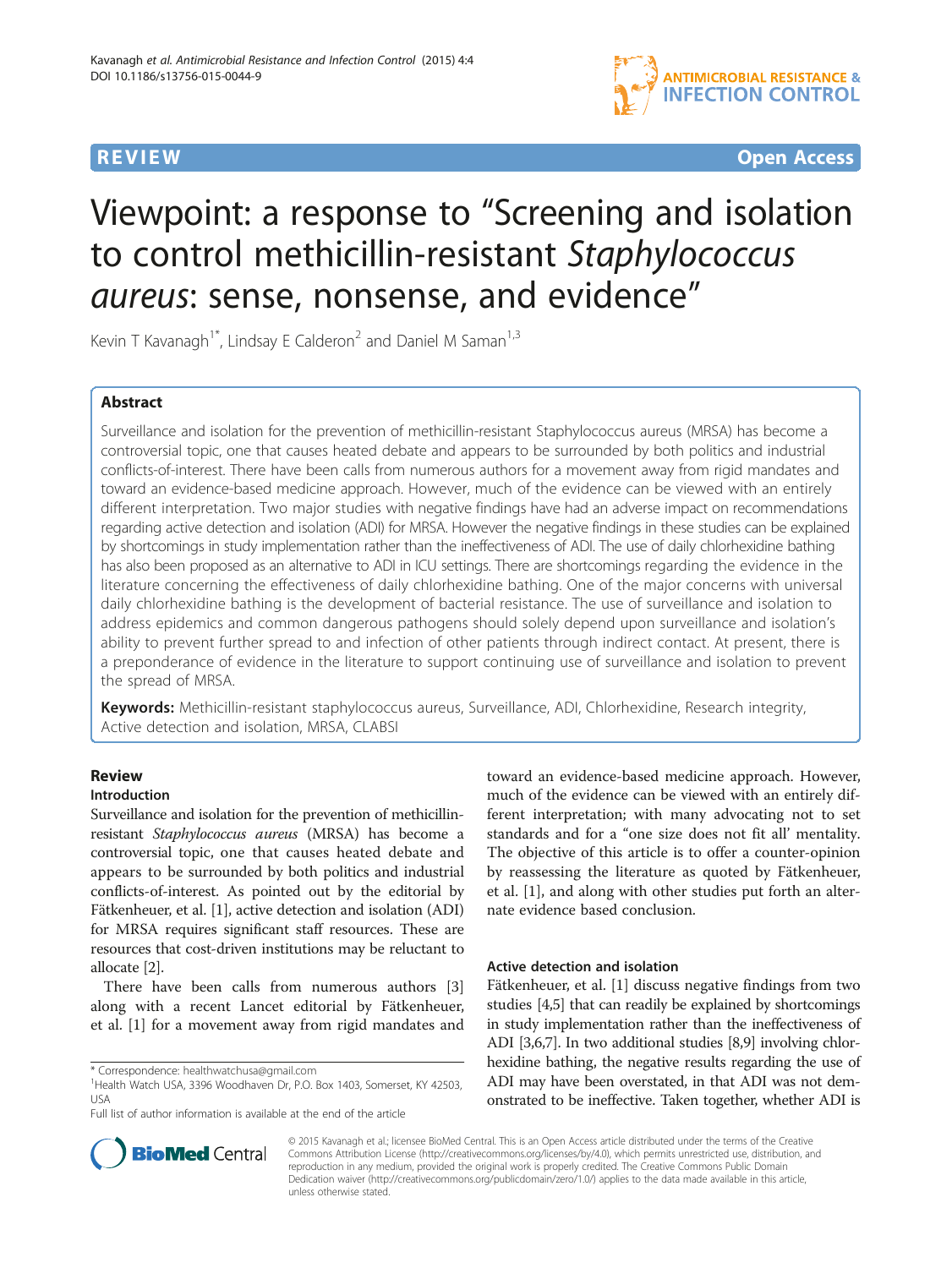less effective than chlorhexidine body washes depends upon data interpretation [\[6,7](#page-4-0)].

A major study that reported failure of ADI was by Harbarth, et al. [\[4\]](#page-3-0), who found that well over half of the patients who underwent preoperative surveillance and were known to have MRSA prior to the operation were not given effective perioperative antibiotics against MRSA. Additionally, in 31% of the surveillance group, the positive test results were not available until after surgery. Thus, in these latter patients, intervention was not possible. Finally, bias was introduced in this study, along with a questionable deviation from the standard of care, with the report that ten patients in the study who developed a MRSA surgical site infection were known carriers prior to surgery and were not given prophylaxis effective against MRSA.

The next highly cited study that reported the failure of surveillance to reduce MRSA colonization or infection was that of Huskins, et al. [[5](#page-4-0)] However, in this study, the results of admission cultures from the experimental group were not available for five days [[10](#page-4-0)], and there was suboptimal staff compliance with contact precaution protocols. For example, gloves were only used in a median of 82% of cases, gowns 77%, and hand hygiene 69% of the time.

In contradistinction, there have been three studies that have had rigorous controls supporting ADI, those by Robicsek, et al. [\[11\]](#page-4-0), Rodriguez-Bano, et al. [\[12\]](#page-4-0), and Lee, et al. [[13\]](#page-4-0) In addition to isolation, Rodriguez-Bano, et al. [[12\]](#page-4-0) and Lee, et al. [\[13\]](#page-4-0) also decolonized their patients. Lee, et al. [\[13](#page-4-0)] also observed that, except in clean surgical wards, ADI and decolonization alone were not effective, nor was enhanced hand hygiene. These interventions had to be coupled together before a significant reduction in MRSA infections was observed.

As discussed in previous reviews [\[3](#page-3-0)[,6,7](#page-4-0)], there have also been many other studies supporting ADI which relied on pre-post designs that have been criticized for not having concurrent control groups that would detect any changes over time (secular trends). However, it is possible that the bias introduced by secular trends can be in either direction. MRSA infections may increase over time due to an increased load on a facility of colonized and infected patients from the community or decrease due to implementation of seemingly unrelated infection control protocols in the facility. Nearly all of these studies have shown a positive effect in MRSA reduction, with the reduction in many studies reaching statistical significance [[3,](#page-3-0)[6,7\]](#page-4-0). The Veterans Health Administration (VA) has performed large scale studies with reduced rates in MRSA infections in hospitals [\[14](#page-4-0)] and nursing homes [[15\]](#page-4-0) using a bundle approach incorporating ADI. However, a VA study by Jain, el al [[14\]](#page-4-0). has been criticized for not controlling for secular trends. Is spite of its limitations, the Jaine, et al. [\[14](#page-4-0)], study included almost two

million admissions with over eight million patient days and achieved some of the best control rates for MRSA in the United States.

### Chlorhexidine body washes

The use of daily unit-wide chlorhexidine bathing has been proposed as an alternative to surveillance and isolation [[16](#page-4-0)]. Two major studies by Huang, et al. (REDUCED MRSA study) [\[8](#page-4-0)], and Derde, et al. [\[9\]](#page-4-0) found this infectious disease control measure to be efficacious. However, we disagree with Fätkenheuer, et al. [\[1](#page-3-0)] in that neither study evaluated ADI for MRSA as compared to a no intervention control, and thus, did not show ADI to be "Not Effective".

The surveillance and isolation group in the REDUCED MRSA study did not show a reduction in MRSA clinical isolates between the ADI baseline and ADI intervention period. However, the study's methodology revealed that patients in both the baseline and intervention period underwent ADI. Thus, the comparison between the baseline and intervention arm was to control for secular trends, not to evaluate ADI.

The REDUCED MRSA study did show a significant reduction in MRSA clinical isolates with unit-wide chlorhexidine bathing compared to ADI, but the reduction in MRSA bacteremia did not reach significance. The largest area of significant reduction was with a reduction in infections in the "Any Pathogen" metric, but the organisms that accounted for the vast majority of the reduced infections were skin commensal bacteria. However, it should be noted that although "commensal bacteria" were not the targeted organisms, they can still cause dangerous bloodstream infections, especially in immunocompromised patients.

Derde, et al. [[9](#page-4-0)] also showed a reduction in MRSA acquisition with improved patient hygiene (enhanced hand hygiene plus daily chlorhexidine body washing). The addition of ADI to the improved patient hygiene protocol did not provide an additional reduction in MRSA acquisition. We agree with Fätkenheuer, et al. [\[1](#page-3-0)] that the effectiveness attributable to the bundle but disagree that ADI was shown to be ineffective. There was no comparison of ADI used alone to a non-intervention or to a non-chlorhexidine body washing group. Thus, this study does not preclude the effectiveness of ADI used alone.

Neither study had a detergent bathing control, which is important in light of the work of Rotter, et al. [[17](#page-4-0)] who found that preoperative bathing with chlorhexidine did not reduce surgical infections compared to bathing with a detergent. Climo, et al. [[18](#page-4-0)] compared reduction in primary bloodstream infections with daily bathing using 2% chlorhexidine gluconate washcloths to daily bathing with nonantimicrobial washcloths. They did not observe a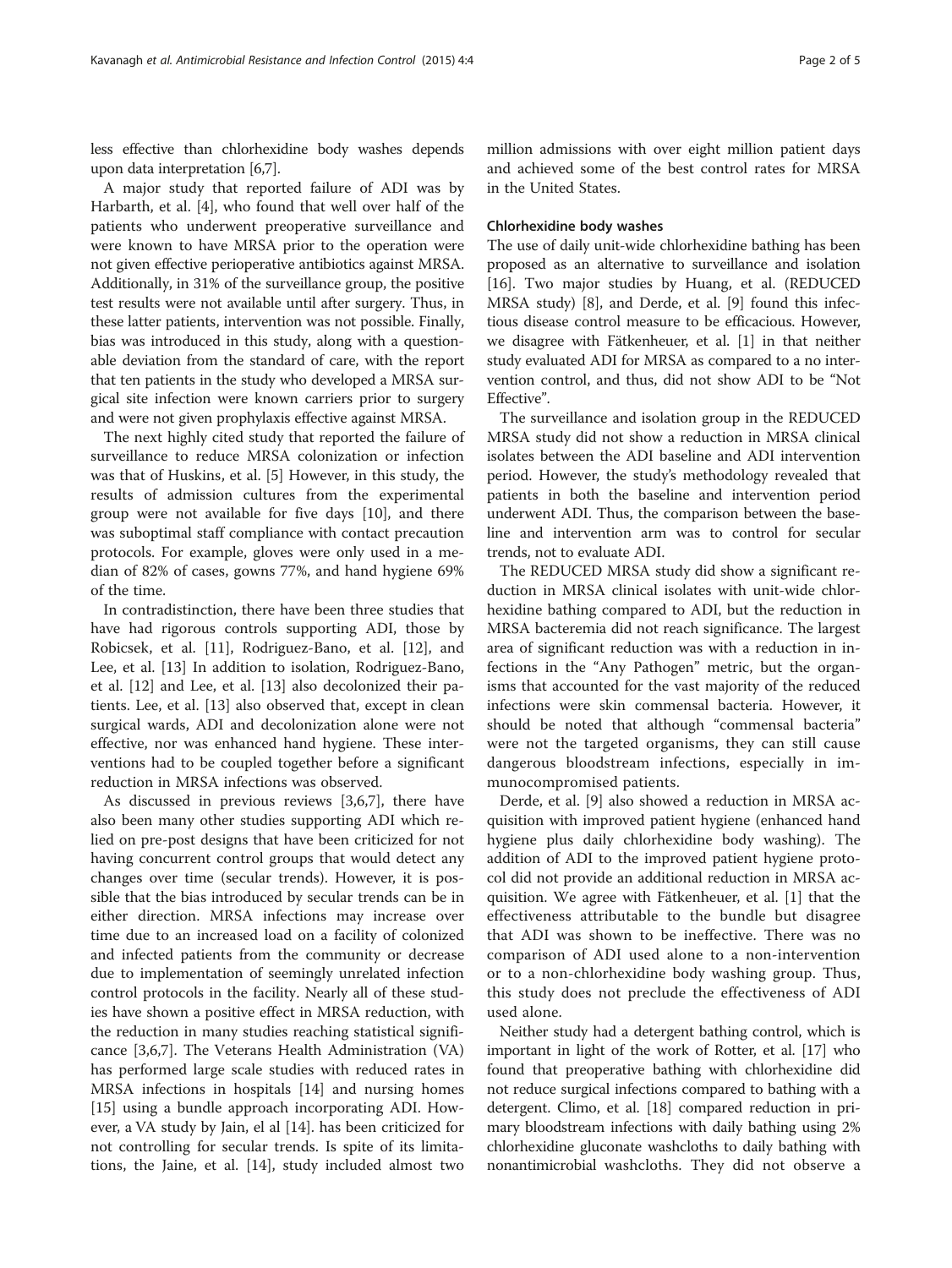significant decrease in MRSA or vancomycin-resistant enterococcus (VRE) bloodstream infections in the chlorhexidine group compared to the nonantimicrobial washcloth group, possibly related to sample size. They did observe a decrease in central line associated bloodstream infections (CLABSIs) and multi-resistant drug organism acquisitions. The most prominent decrease in bloodstream infections was for coagulase-negative staphylococci.

Not all studies have been supportive of the efficacy of chlorhexidine. In a literature review evaluating preoperative skin antisepsis using chlorhexidine, Maiwald and Chan [[19\]](#page-4-0) could find "no evidence that chlorhexidine without alcohol was effective" regarding the prevention of bloodstream or surgical infections. Moreover, many trials compared chlorhexidine plus alcohol (two antiseptics) to povidone-iodine alone (one antiseptic) with several trials then attributing the clinical efficiency to chlorhexidine alone [\[19\]](#page-4-0). Although skin antisepsis for the prep of an operative incisional site is different from daily bathing, one can argue that a surgical prep is a more methodical and intense localized application of the antiseptic and, thus, would be expected to have increased efficacy.

In addition, one major concern with universal daily chlorhexidine bathing is the production of bacterial resistance. Genes for reduced susceptibility were observed by Derde, et al. [\[9](#page-4-0)] and the incidence showed a slight non-significant progression between Phase I and Phase III of their trials (14 of 110 isolates to 16 of 113 isolates). The Center for Disease Dynamics, Economics & Policy has shown that it may take decades for resistance to develop and may not be detected in any single trial [\[20](#page-4-0)]. Of greater concern are the recent observations by Suwantarat, et al. [[21](#page-4-0)] who found that patients who were bathed daily with chlorhexidine were more likely to have CLABSI caused by organisms that had decreased susceptibility to chlorhexidine, and by Lee, et al. [\[22\]](#page-4-0) who observed chlorhexidine resistance independently predicted MRSA decolonization failure.

# Industrial conflicts-of-interest

Concerns over industrial influence with the United States' infectious disease policy was heightened with the controversy surrounding Dr. Charles Denham. Several authors have suggested [\[23,24](#page-4-0)] that Dr. Denham may have used the study by Darouiche, et al. [[25](#page-4-0)] which evaluated chlorhexidine-alcohol versus povidone iodine to influence National Quality Forum (NQF) recommendations regarding antiseptics, promoting the use of CareFusion's ChloraPrep formulation. According to Policy & Medicine [[24](#page-4-0)] and Mass Devices [\[26\]](#page-4-0), the Darouiche, et al. [[25](#page-4-0)] study was funded by Cardinal Health (later CareFusion) and one of the authors was a CareFusion employee. In

addition, Dr. Denham was co-chair of the NQF Safe Practices Committee. The Centers for Medicare & Medicaid Services (CMS) has contracted with NQF to develop metrics and make recommendations regarding patient safety, to be used in CMS's value purchasing initiatives.

On Jan. 9, 2014, CareFusion entered into a 40.1 million dollar settlement with the United States Department of Justice to settle allegations that included 11 million dollars in kickbacks, allegedly given to Dr. Denham by CareFusion [[27](#page-4-0)]. Dr. Denham has denied any wrongdoing and there has been no determination of liability. After the settlement the case is considered closed.

Industrial conflicts-of-interest can also be found in many studies and are almost impossible to eliminate [[28\]](#page-4-0). However, all significant conflicts-of-interest need to be declared. Such was done by one of the authors of the REDUCED MRSA Study, whose institution conducted the study, declaring he was on the speaker's bureau of "Sage" [\[8\]](#page-4-0). The chlorhexidine used in this study was made by Sage Products [[8\]](#page-4-0). Declaring a conflict-ofinterest does not imply wrongdoing, but if a significant conflict-of-interest exists, a research study should be carefully scrutinized before being used as a keystone of healthcare policy formulation.

# Changing of research metrics

Concerns of the REDUCED MRSA study also arose because of changes in metrics recorded on [www.clinicaltrials.](http://www.clinicaltrials.gov) [gov](http://www.clinicaltrials.gov) more than six months after the trial completion date [[29](#page-4-0)]. Metrics for urinary cultures and central line associated blood stream infections were eliminated and the metric for "Any Pathogens" was added. The latter outcome was reported as statistically significant. The authors responded in a letter [\[30\]](#page-4-0) to a commentary in Antimicrobial Agents and Chemotherapy (AAC) [\[3](#page-3-0)] by stating all secondary outcomes were declared before trial completion and data analysis. However, deletions of metrics after trial initiation should not be allowed, since it may introduce publication bias and any additions in metrics should be clearly explained in the methods section [[31](#page-4-0)]. After publication of the AAC commentary and two years after the study completion date, the metrics were again changed in [www.clinicaltrials.gov](http://www.clinicaltrials.gov) [[32](#page-4-0)] adding back a metric on urinary tract infections and explaining the data on CLABSI could not be reported due to problems in standardizing the denominator.

To prevent publication bias all metrics that have been defined at trial initiation should be reported and new metrics added should be clearly identified as such in a trial's methodology section. Since one may pick and choose from multiple possible metrics to add post hoc, the impact of the added metric achieving statistical significance is lessened.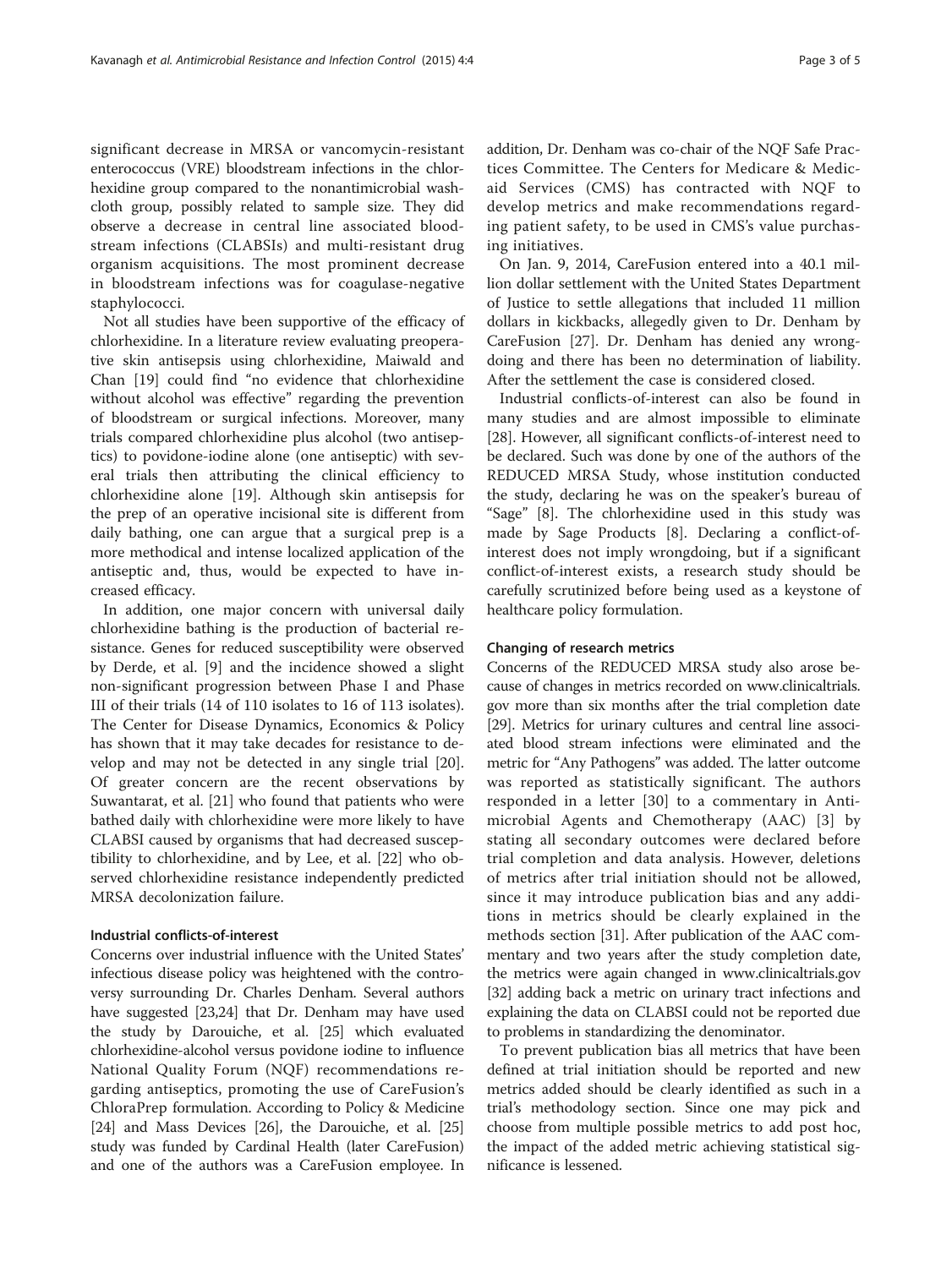#### <span id="page-3-0"></span>The use of enhanced hand hygiene as opposed to ADI

Fätkenheuer, et al. [1] correctly states that hand hygiene is a crucial intervention in MRSA control. However, MRSA can also spread by indirect contact and has been observed to live in the environment on commonly used plastics for over 51 days [[33](#page-4-0)]. Within 33 hours, 35% of MRSA colonized patients contaminate their environment [\[34](#page-4-0)] and carriers have been reported to be more likely to contaminate the environment than infected patients [\[35](#page-4-0)]. Identification of carriers is, thus, imperative.

Although hand hygiene is an indispensable component in MRSA control, it is unlikely that effective control can only be achieved with this intervention alone. This position is supported by Lee, et al. [[13\]](#page-4-0), which found implementation of enhanced hand hygiene alone was "not effective" in reducing MRSA.

# Lack of strong standards for control of MDROs in the United States

The recent Ebola epidemic has caused a reevaluation of the standards in the United States for control of all MDROs. We have previously reviewed the history of policy formulation in the United States and concluded that the lack of firm U.S. standards regarding surveillance and isolation may be driven by a desire to avoid the enactment of legislative mandates [3]. Even U.S. standards regarding contact precautions may need to be strengthened. Stating that "a single patient room is *pre*ferred for patients who require Contact Precautions" [[36\]](#page-4-0) gives facilities an option not to isolate patients.

The type of personnel protective equipment (PPE) is also not clearly defined or standardized. This is the focus of a major campaign by the National Nurses United who advocate for stronger PPE standards that are not "multiple choice".

It is obvious that not all contact precautions are the same. There is variability on both the use of isolation and the type of protective gear. PPE that covers every inch of the body and uses N95 respirators will give greater protection than a surgical mask and gloves. Level IV Hazmat PPE is also more expensive, more cumbersome to use and may require specialized training for donning and doffing. The lack of available effective PPE and lax standards regarding which PPE to use may have been an etiological factor in two U.S. healthcare workers developing a hospital acquired Ebola Infection. As pointed out by Edmond, et all, further research and development is needed for optimizing PPE protection of our healthcare workers [\[37](#page-4-0)].

# Conclusion

Based on the analysis of the evidence, we believe policy formulation regarding MRSA surveillance can be characterized by what the Union of Concerned Scientist refers

to as "Downplaying evidence and playing up false uncertainty" [[38\]](#page-4-0). It can be argued that those studies that cast the greatest doubt on surveillance obtained their negative findings by not having access to timely test results or by not taking effective measures once the results were known. In prominent chlorhexidine bathing studies, a different analysis of the results appears to mitigate the positive results. Some might consider these problems to be below the standard-of-care and the use of these studies in policy formulation to be inappropriate.

The use of surveillance and isolation to address epidemics and common dangerous pathogens should solely depend upon ADI's ability to prevent the colonization and infection of other patients through indirect contact. One must ask: Why should we treat the MRSA epidemic any differently from the Ebola epidemic? Being a virus, Ebola would be expected to have a much shorter lifespan in the environment than MRSA and, thus, one would expect not spread as easily through indirect contact. We have been asked, how can one possibly compare the two? At the time of this writing we are in the midst of a very dangerous Ebola epidemic with no end in sight. But we should not forget MRSA has cost hundreds of thousands of lives and untold disability. To patients that have been maimed and families that have lost loved ones, there is little difference between the two.

#### Competing interests

The authors declare the following financial interests. Dr. Kevin Kavanagh, conference support from Consumer Union and the National Quality Forum. Lindsay Calderon E. Calderon has a relative in the medical waste disposal industry.

#### Authors' contributions

Kavanagh, KT conceptualized the project, wrote the first draft and responded to reviewers. Calderon LE and Daniel Saman participated in writing the first submitted manuscript, manuscript revisions and response to reviewers. All authors read and approved the final manuscript.

#### Author details

<sup>1</sup>Health Watch USA, 3396 Woodhaven Dr, P.O. Box 1403, Somerset, KY 42503, USA. <sup>2</sup>Eastern Kentucky University, Richmond, KY, USA. <sup>3</sup>Essentia Institute of Rural Health, Duluth, MN, USA.

#### Received: 28 September 2014 Accepted: 9 January 2015 Published online: 05 February 2015

#### References

- 1. Fätkenheuer G, Hirschel B, Harbarth S. Screening and isolation to control meticillin-resistant Staphylococcus aureus: sense, nonsense, and evidence. Lancet. 2014 Aug 20. doi:10.1016/S0140-6736(14)60660-7. [Epub ahead of print]
- 2. Kavanagh KT1, Cimiotti JP, Abusalem S, Coty MB. Moving healthcare quality forward with nursing-sensitive value-based purchasing. J Nurs Scholarsh. 2012;44(4):385–95. doi:10.1111/j.1547-5069.2012.01469.x. Epub 2012 Oct 15.
- 3. Kavanagh KT, Saman DM, Yu Y. A perspective on how the United States fell behind Northern Europe in the Battle against Methicillin-Resistant Staphylococcus aureus. Antimicrob Agents Chemother. 2013;57(12):5789–91. doi:10.1128/AAC.01839-13. Epub 2013 Oct 7.
- 4. Harbarth S, Fankhauser C, Schrenzel J, Christenson J, Gervaz P, Bandiera-Clerc C, et al. Universal screening for methicillin-resistant Staphylococcus aureus at hospital admission and nosocomial infection in surgical patients. JAMA. 2008;299(10):1149–57. doi:10.1001/jama.299.10.1149.